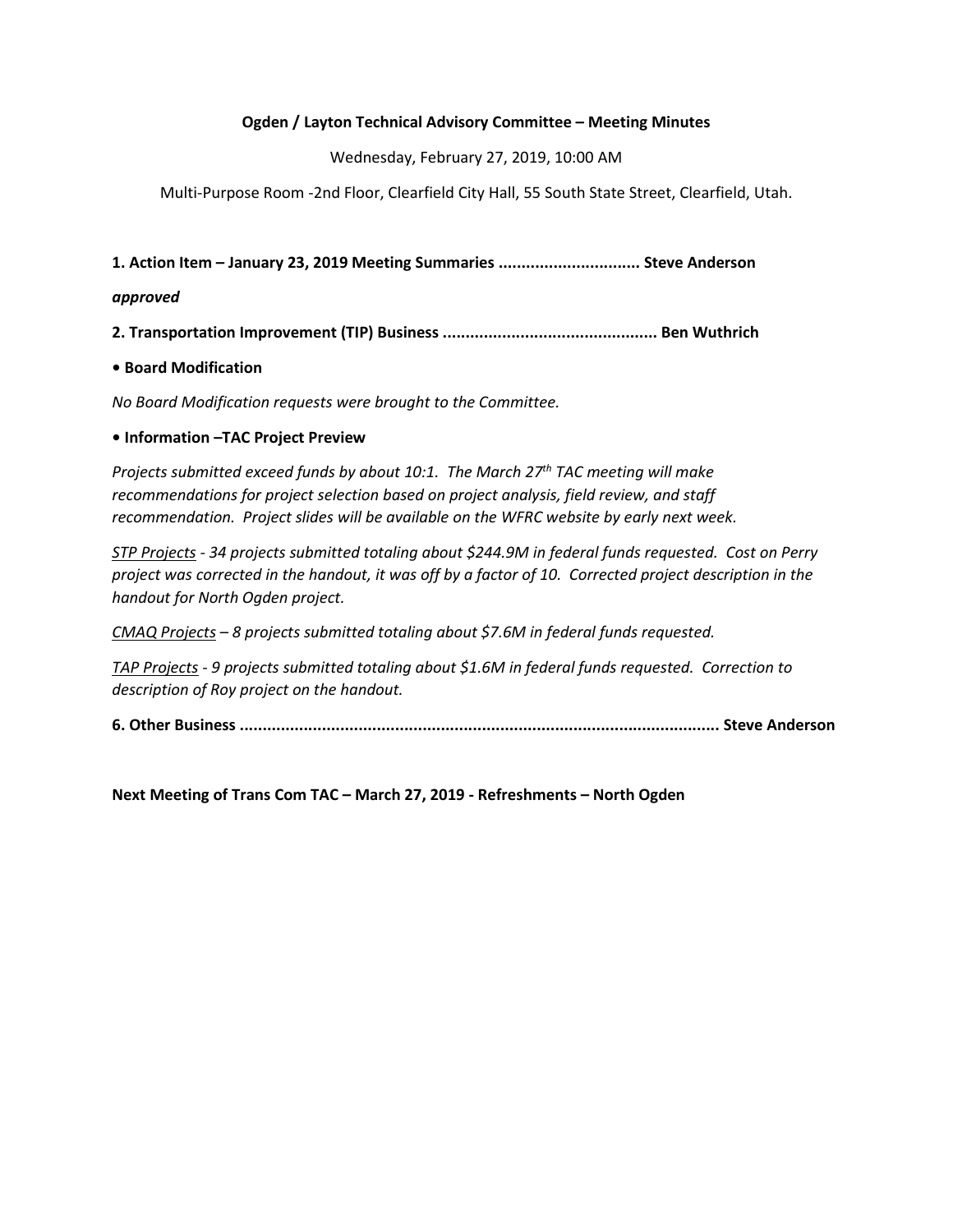# Attendance Roll Ogden – Layton Technical Advisory Committee

Date 27 Feb, 2019

Please check your name or add it to the list below and update your contact information if needed.

| V      | <b>Name</b>          | Organization              | Phone        | E-mail                         |
|--------|----------------------|---------------------------|--------------|--------------------------------|
|        | Adamson, Dave        | <b>UDOT</b>               | 801.781.0545 | deadamson@utah.gov             |
|        | Adamson, Dave        | <b>UDOT</b>               | 801.781.0545 | deadamson@utah.gov             |
|        | Allen, Jason         | PEC                       | 801.641.3403 | jallen@pec.us.com              |
|        | Allen, Tracy         | <b>JUB</b> (Hooper City)  | 801.547.0393 | tla@jub.com                    |
|        | Anderson, Cheryl     | <b>UTA Rideshare</b>      | 801.287.2062 | canderson@rideuta.com          |
|        | Anderson, Jared      | <b>Weber County</b>       |              |                                |
|        | Anderson, Jon        | South Ogden City          | 801.622.2903 | jandersen@southogdencity.com   |
|        | Anderson, Justin     | Ogden City                | 801.629.8982 | janderson@ogdencity.com        |
|        | Anderson, Scott      | <b>Woods Cross City</b>   | 801.292.4421 | sanderson@woodscross.com       |
| X      | Anderson, Steve      | West Haven City           | 801.430.3996 | steve@westhavencity.com        |
|        | Asay, Dave           | <b>Front Line Public</b>  | 801.712.3030 | dave@frontlinepi.com           |
|        | Ayala, Dean          | Jones & Associates        | 801.476.9767 | dean@jonescivil.com            |
| X      | <b>Baird, Mark</b>   | Clearfiled City           | 801.525.4418 | Mark.baird@clearfieldcity.org  |
|        | Barrow, Glenn        | <b>Hooper City</b>        | 801.732.1064 | hoopercity@hotmail.com         |
|        | Bartholomew,         | <b>UTA</b>                | 801.237.1953 | tbartholomew@rideuta.com       |
|        | Bean, Amy            | Layton City               | 801.336.3700 | abean@laytoncity.org           |
|        | Beecher, Dave        | <b>UTA</b>                | 801.237.1906 | dbeecher@rideuta.com           |
|        | Belnap, Josh         | Kaysville                 | 801.497.7100 | jbelnap@kaysvillecity.com      |
|        | Bennion, Wayne       | <b>WFRC</b>               | 801.773.5559 | wbennion@wfrc.org              |
| X      | Billings, Kip        | <b>WFRC</b>               | 801.773.5559 | kbillings@wfrc.org             |
|        | Bingham, Elden       | <b>UDOT</b>               | 801.870.4024 | eldenbingham@utah.gov          |
|        | Bjerreguard, John    | <b>Roy City</b>           | 801.775.9191 | wcjcb@comcast.net              |
|        | Bloemen, Brian       | <b>Syracuse City</b>      | 801.619.9630 | bbloemen@syracuseut.com        |
| Χ      | Boshell, Chad        | <b>Farmington City</b>    | 801.939.9287 | cboshell@farmington.utah.gov   |
|        | <b>Bradley, Mark</b> | <b>Brigham City</b>       | 435.734.6616 | mbradley@brighamcity.utah.gov  |
|        | Burr, Lisa           | <b>UDAQ</b>               | 801.536.4019 | lburr@utah.gov                 |
|        | <b>Burton, Barry</b> | <b>Davis County</b>       | 801.451.3279 | barry@daviscountyutah.gov      |
|        | Bush, Kent           | Clearfield City           | 801.825.1490 | Kbush7@live.com                |
|        | Call, Jon            | North Ogden City          | 801.675.6455 | jcall@noogden.org              |
|        | Call, Steve          | <b>FHWA</b>               | 801.955.3513 | Steve.call@dot.gov             |
|        | Campbell, Kevin      | Centerville City/ESI      | 801.263.1752 | kevin.campbell@esieng.com      |
|        | Cardon, Bruce        | UTA                       | 801.287.1234 | bcardon@rideuta.com            |
|        | Cheney, Lloyd        | <b>Bountiful City</b>     |              |                                |
|        | Chestnut, Chris      | UTA                       | 801.243.9087 | cchesnut@rideuta.com           |
| X      | Child, Mike          | Clinton                   | 801.941.9131 | mchild@clintoncity.com         |
|        | Christensen,         | <b>Weber County</b>       | 801.399.8374 | cchriste@co.weber.ut.us        |
|        | Christensen, Todd    | <b>Bountiful City</b>     | 801.298.6125 |                                |
|        | Clark, Kim           | <b>Travelwise</b>         | 801.860.7354 | kim@v-i-a-consulting.com       |
|        | Claussen, Valerie    | <b>Pleasant View</b>      | 801.827.0408 | vclaussen@pleasantviewcity,com |
|        | Cobabe, Bill         | <b>Pleasant View City</b> | 801.827.0468 | bcobabe@pleasantviewcity.com   |
|        | Cutler, Gordon       | <b>Uintah City</b>        | 801.476.0356 | 2940799@comcast.net            |
|        | Cypers, Amber        | Lochner                   | 801.415.5800 | acypers@hwlochner.com          |
|        | Dabb, Kim            | Clearfield                | 801.525.4401 | Kim.Dabb@clearfieldcity.org    |
| $\chi$ | Davis, Boyd          | West Point                | 801.776.0970 | bdavis@westpointcity.org       |
|        | Davison,             | Civil Science             | 801.768.7200 | mdavison@civilscience.com      |
|        | Dean, Bart           | UTA - Mt. Ogden           | 801.510.1557 | bdean@rideuta.com              |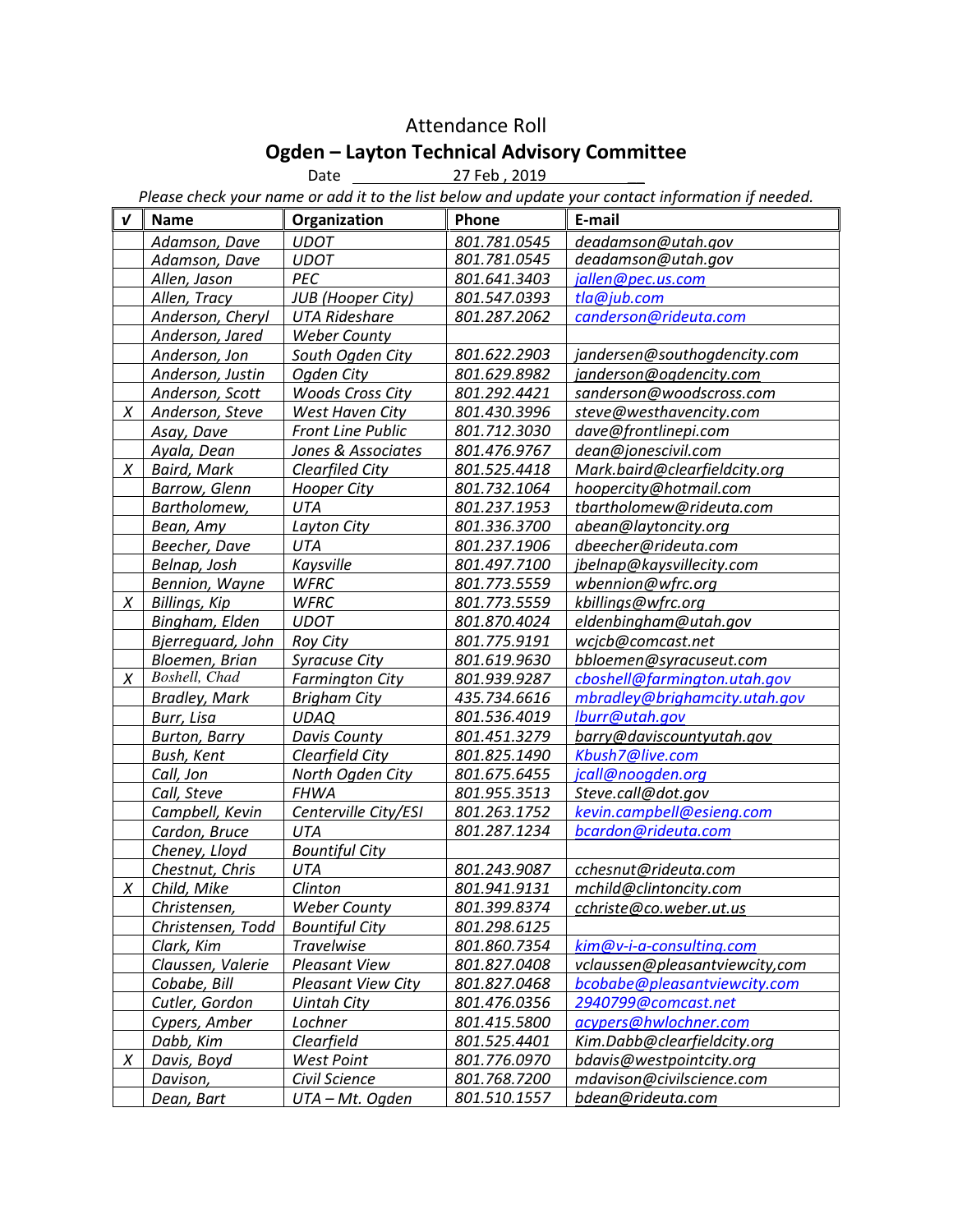|        | Dixon, Matt                 | South Ogden City               | 801.622.2702        | mdixon@southogdencity.com                        |
|--------|-----------------------------|--------------------------------|---------------------|--------------------------------------------------|
|        | Douglas, Shawn              | Riverdale City                 | 801.394.5541        | sdouglas@riverdale.state.ut.us                   |
|        | Edwards, Barry              | North Salt Lake city           | 801.335.8707        | barrye@nslcity,org                               |
|        | Edwards, Bren               | Plain City                     | 801.309.5206        | Brene@plaincityutah.org                          |
|        | Ehrlich, Coutney            | <b>UDAQ</b>                    | 801.536.4430        | cehrlich@utah.gov                                |
|        | Festin, Scott               | <b>WFRC</b>                    |                     |                                                  |
|        | Gardner, Lorin              | N. Ogden/Pleasant              | 801.940.4317        | lgarner@nogden.org                               |
|        | Gillies, Daniel             | Ogden City                     | 801-629-8991        | danielgillies@ci.ogden.ut.us                     |
|        | Gooch, Cindy                | <b>JUB Engineers</b>           | 801.643.1761        | cgooch@jub.com                                   |
|        | Green, Brandon              | <b>Fruit Heights City</b>      | 801.546.0861        | bgreen@fruitheightscity.com                      |
|        | Green, Kerry                | <b>Hooper City</b>             | 801.941.0571        | Kerry@HooperCity.com                             |
|        | Griffin, Kevin              | <b>UDOT Region 1</b>           | 801.620.1683        | kgriffin@utah.gov                                |
|        | Hacker, Ned                 | <b>WFRC</b>                    | 801.363.4250        | nhacker@wfrc.org                                 |
|        | Halford, Val John           | <b>WFRC</b>                    | 801.773.5559        | vhalford@wfrc.org                                |
|        | Hall, Jared                 | <b>Roy City</b>                | 801.774.1027        | jhall@royutah.org                                |
|        | Hancock, Jared              | <b>Hooper City</b>             | 801.732.1064        | hoopercity@gmail.com                             |
|        | Harris, Rex                 | <b>UDOTR1</b>                  | 801.791.3926        | rexharris@utah.gov                               |
|        | Harris, Steve               | <b>Washington Terrace</b>      | 801.395.8289        | steveh@washingtonterracecity.org                 |
|        | Haskell, Alma               | <b>UTA</b>                     | 801.741.8813        | ahaskell@rideuta.com                             |
|        | Heiner, Samuel              | Jones & Associates             | 801.476.9767        | Samuel@jonescivil.com                            |
|        | Hess, Scott                 | <b>WFRC</b>                    | 801.363.4250        | shess@wfrc.org                                   |
|        | Hodge, Scott                | Clearfield                     | 801.525.4430        | shodge@clearfieldcity.com                        |
|        | Humphreys, Brad             | <b>UDOT</b>                    | 801.620.1605        | bhumphreys@utah.gov                              |
|        | Jackson, Stephen            | Layton City                    | 801.336.3700        | sjackson@laytoncity.org                          |
|        | Jacobsen, Carrie            | <b>UDOTR1</b>                  | 801.620.1673        | cjacobson@utah.gov                               |
|        |                             | <b>UDOT</b>                    | 801.620.1690        |                                                  |
|        |                             |                                |                     |                                                  |
|        | Jefferies, Randy            |                                |                     | rjefferies@utah.gov                              |
|        | Johner, Jory                | <b>WFRC</b>                    | 801.773.5559        | jjohner@wfrc.org                                 |
|        | Johnsom, Hal                | UTA                            | 801.237.1905        | hjohnson@rideuta.com                             |
|        | Jones, Brandon              | <b>Fruit Heights</b>           | 801.476.9767        | brandonj@jonescivil.com                          |
|        | Jones, Brett                | <b>Perry City</b>              | 801.476.9767        | brettj@jonescivil.com                            |
|        | Jones, Catherine            | <b>UDOT</b>                    | 801.887.3449        | catherinejones@utah.gov                          |
|        | Jones, Laynee               | Lochner                        | 801.231.1160        | ljones@hwlochner.com                             |
|        | LaBonty, G. J.              | UTA                            | 801.237.1979        | glbonty@rideuta.com                              |
| $\chi$ | Laing, Tyler                | <b>UDOT TOC</b>                | 801.910.2491        | tlaing@utah.gov                                  |
|        | Larsen, Paul                | <b>Brigham City</b>            | 435.734.6603        | plarsen@brighamcity.utah.gov                     |
|        | Lawrence, Bill              | <b>UDOT</b>                    | 801.964.4468        | BillLawrence@utah.gov                            |
|        | Laws, Kyle                  | <b>West Point City</b>         | 801.776.0970        | klaws@westpointcity.utah.gov                     |
|        | Leetham, Ken                | North Salt Lake City           | 801.335.8725        | kenl@nslcity.org                                 |
|        | Leonard, Blaine             | <b>UDOT TOC</b>                | 801.887.3723        | BLeonard@utah.gov                                |
|        | Leonard, Bruce              | <b>Brigham City</b>            | 435.734.6614        | bleonard@brighamcity.utah.gov                    |
|        | Long, Tammy                 | South Weber City               | 801.570.1368        | tlong@southwebercity.com                         |
|        | Lund, Kellie                | <b>FHWA</b>                    | 801.955.3522        | kelly.lund@dot.gov                               |
|        | Lyons, Scott                | <b>Box Elder County</b>        | <u>435.734.3316</u> | slyons@boxeldercounty.org                        |
|        | Macfarlane,                 | <b>Sunset City</b>             | 801.589.3023        | Mayor@Sunset-ut.com                              |
|        | Marchant, Marc              | Centerville                    | 801.292.8232        | MMarchant@Centerville.ut.com                     |
| X      | Mathis, Michael             | <b>Syracuse City</b>           | 801.529.7004        | mmathis@syracuseut.com                           |
|        | McFarland,                  | <b>JUB Engineers</b>           | 801.837.8783        | smcfarland@jub.com                               |
| X      | McKean, Alan                | Layton City                    | 801.336.3700        | amckean@laytoncity.org                           |
|        | Monroe, Jason               | <b>Sunset City</b>             | 801.668.5312        | jmonroe@sunset.ut.com                            |
|        | Montgomery,<br>Morris, Bill | Ogden<br>Marriott-Slatersville | 801.628.7213        | gregmontgomery@ci.ogden.ut.us<br>bill@mscity.org |